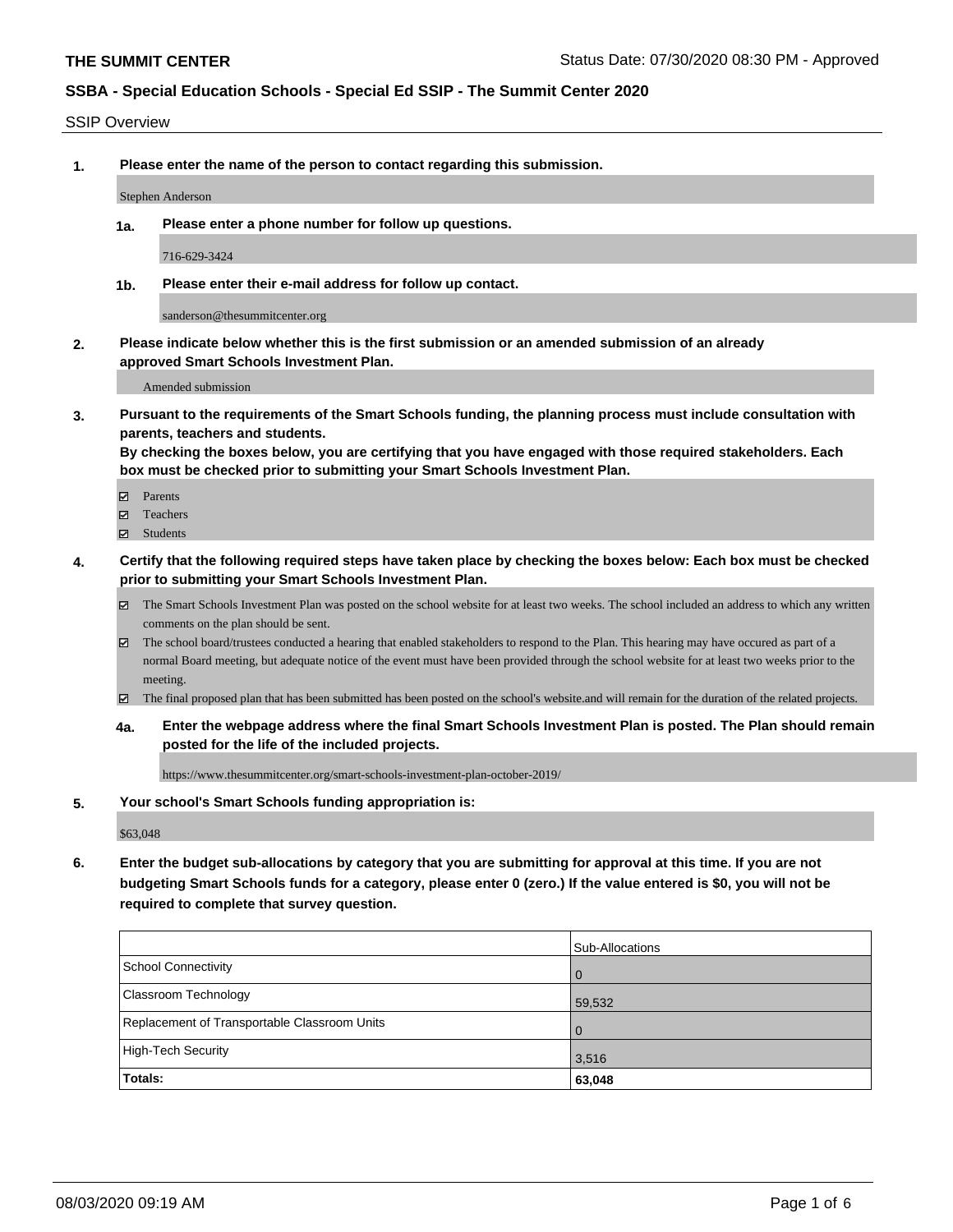School Connectivity

**1. Describe how you intend to use Smart Schools funds for high-speed broadband and/or wireless connectivity projects in school buildings.**

N/A

**2. Describe how the school plans to use digital connectivity and technology to improve teaching and learning.**

N/A

**3. Does your School Connectivity project require new construction or substantially altered space and result in capitalized cost in excess of \$100,000?**

No

**4. If you are submitting an allocation for School Connectivity complete this table. Note that the calculated Total at the bottom of the table must equal the Total allocation for this category that you entered in the SSIP Overview overall budget.** 

|                                            | Sub-Allocation |
|--------------------------------------------|----------------|
| Network/Access Costs                       | (No Response)  |
| <b>Outside Plant Costs</b>                 | (No Response)  |
| School Internal Connections and Components | (No Response)  |
| <b>Professional Services</b>               | (No Response)  |
| Testing                                    | (No Response)  |
| <b>Other Upfront Costs</b>                 | (No Response)  |
| <b>Other Costs</b>                         | (No Response)  |
| Totals:                                    | 0              |

**5. Please detail the type, quantity, per unit cost and total cost of the eligible items under each sub-category. This is especially important for any expenditures listed under the "Other" category. All expenditures must be eligible for tax-exempt financing to be reimbursed with Smart Schools funds. Sufficient detail must be provided so that we can verify this is the case. If you have any questions, please contact us directly through smartschools@nysed.gov. Add rows under each sub-category for additional items, as needed.**

| each type.<br>(No Response)      | (No Response)          | (No Response) | (No Response) | (No Response)     |
|----------------------------------|------------------------|---------------|---------------|-------------------|
|                                  |                        |               |               |                   |
| Repeat to add another item under |                        |               |               |                   |
| ∣type.                           |                        |               |               |                   |
| Select the allowable expenditure | I Item to be purchased | Quantity      | Cost per Item | <b>Total Cost</b> |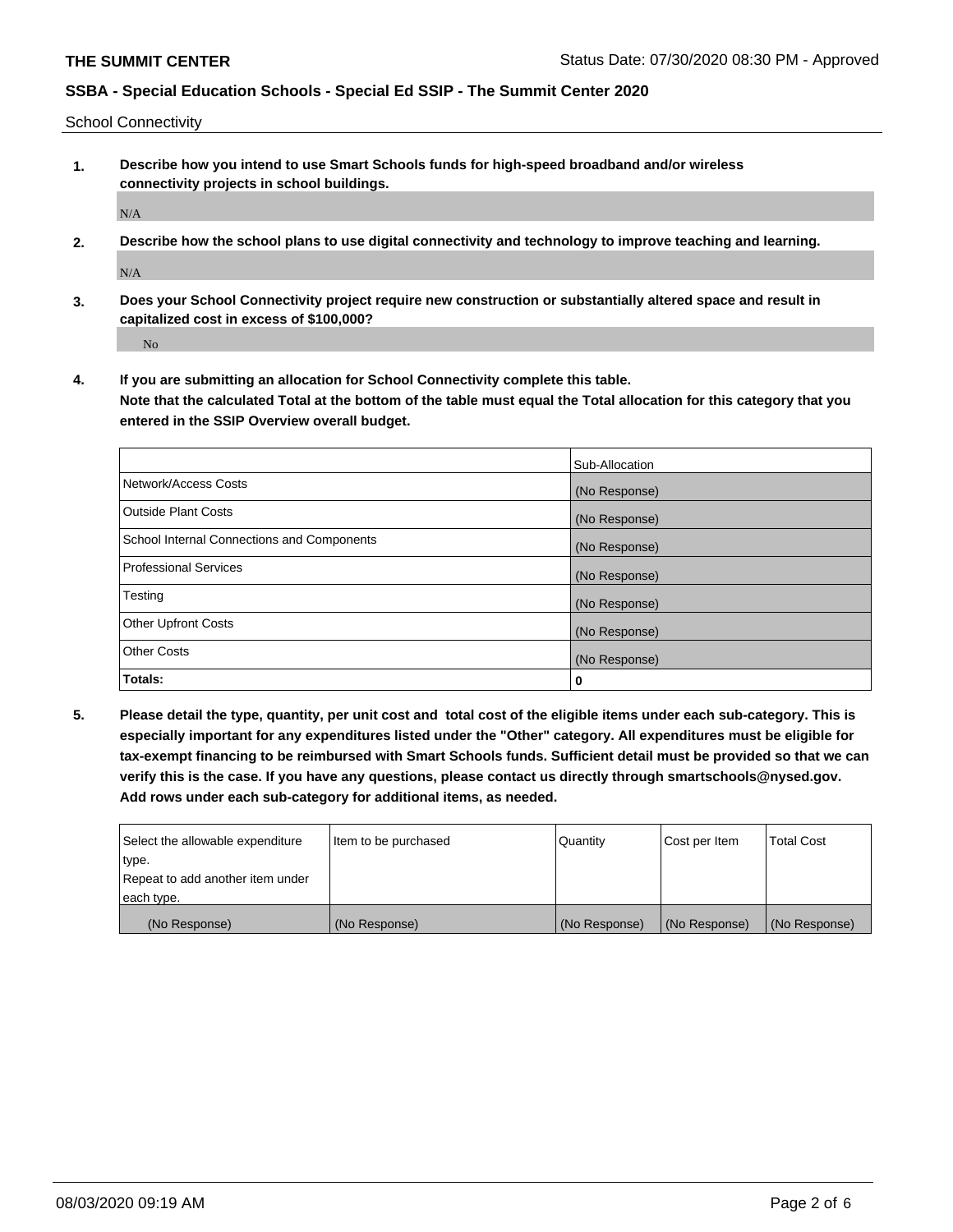Classroom Learning Technology Equipment (Devices)

#### **1. Describe the devices you intend to purchase and their compatibility with existing or planned platforms or systems.**

With this funding, we will purchase 9 new SmartBoards for our classrooms and upgrade the projectors for 10 existing classrooms.SMART Technology and SmartBoards have been utilized by our educational faculty for more than a decade. Previous funding from NYS Ed has provided valuable capital investment and has underwritten training for our teachers and educational staff to use this software and develop instructional activities for our students

### **2. Describe how the proposed technology purchases will improve teaching and learning inside or outside of the classroom.**

SmartBoards have proven to be a effective tool in teaching and motivating individuals with autism and complex IDD.The additional investment will enable us to further expand the accessibility of SMART Technology in 9 classrooms, and will enable us to upgrade the current (aged) devices with 10 new projectors. The new projectors enable multiple users (students) to use the devices at the same time, which provides the opportunity to use this technology to teach collaboration, turn-taking, social interaction and peer to peer activities. The LED screens have multiple connectivity levels to integrate all systems throughout our school building. Individuals in different classrooms will have the opportunity to access learning activities, benefiting multiple students at the same time, encouraging interpersonal skill development and creativity. And the software offers online access for educators to customize engaging activities based upon the individual needs of their students.Teaching faculty will be able to access the technology remotely to spend more time creating activities and learning games that appeal to the interest, capabilities and level of understanding for students in their classroom.

**3. To ensure the sustainability of technology purchases made with Smart Schools funds, schools must have a plan to maintain and support technology purchases reimbursed with Smart Schools funds. This sustainability plan should support recurring costs of use that are ineligible for Smart Schools funding such as device maintenance, technical support, Internet and wireless fees, maintenance of hotspots, staff professional development, building maintenance and the replacement of incidental items.**

By checking this box, you certify that the school has a sustainability plan as described above.

**4. Schools must ensure that devices purchased with Smart Schools funds will be distributed, prepared for use, maintained and supported appropriately. Schools must maintain detailed device inventories in accordance with generally accepted accounting principles.**

By checking this box, you certify that the school has a distribution and inventory management plan and system in place.

- **5. Schools must contact the SUNY/CUNY teacher preparation program that supplies the largest number of its new teachers to request advice on innovative uses and best practices at the intersection of pedagogy and educational technology.**
	- By checking this box, you certify that you have contacted the SUNY/CUNY teacher preparation program that supplies the largest number of your new teachers to request advice on these issues.
	- **5a. Please enter the name of the SUNY or CUNY Institution that you contacted.**

Buffalo State

**5b. Enter the primary Institution phone number.**

716-878-5318

**5c. Enter the name of the contact person with whom you consulted and/or will be collaborating with on innovative uses of technology and best practices.**

Kathy R. Doody, PhD

**6. If you are submitting an allocation for Classroom Educational Technology, complete this table.**

**Note that the calculated Total at the bottom of the table must equal the Total allocation for this category that you entered in the SSIP Overview overall budget.**

|                         | Sub-Allocation |
|-------------------------|----------------|
| Interactive Whiteboards | 53,532         |
| Computer Servers        | (No Response)  |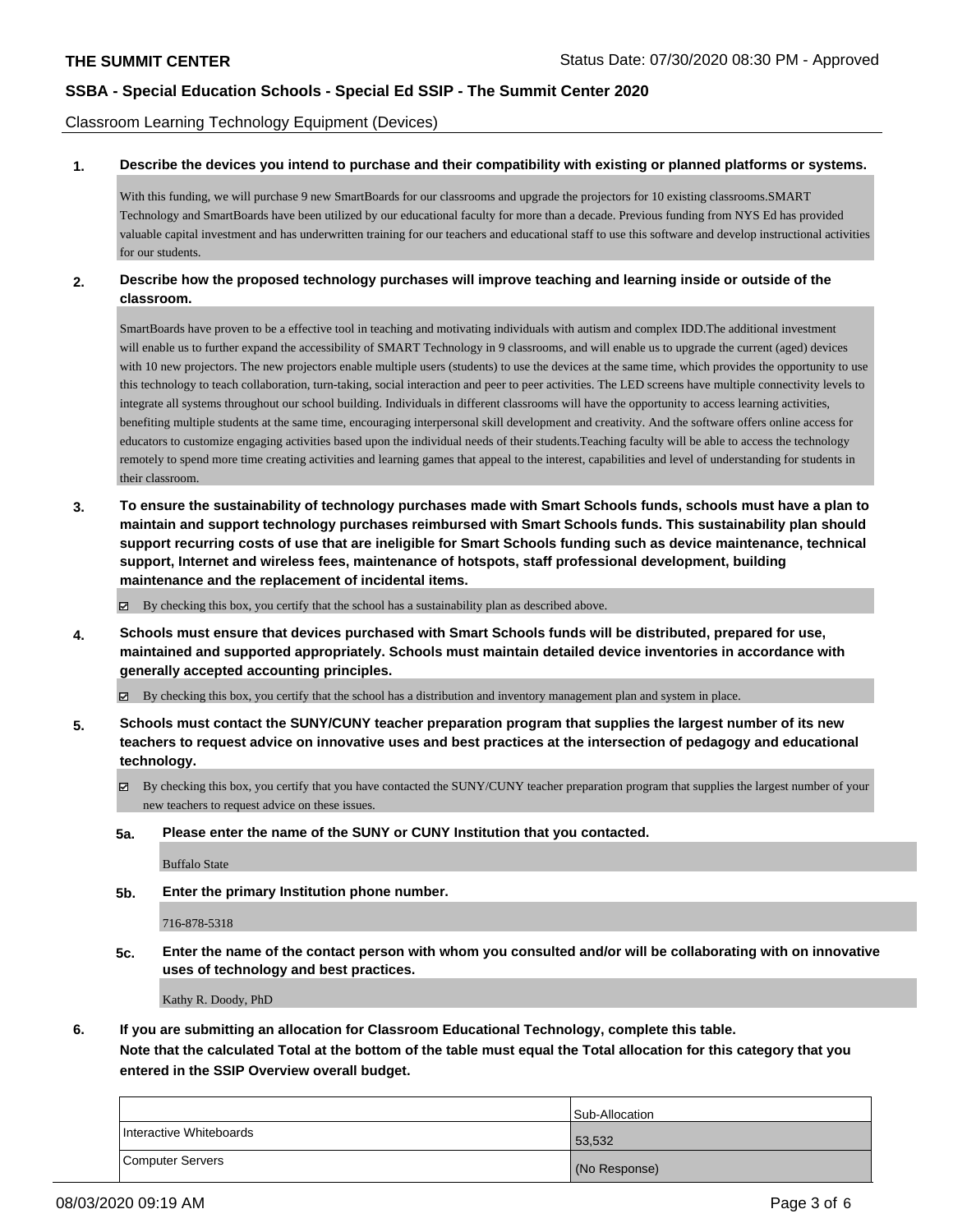Classroom Learning Technology Equipment (Devices)

|                          | Sub-Allocation |
|--------------------------|----------------|
| <b>Desktop Computers</b> | (No Response)  |
| Laptop Computers         | (No Response)  |
| <b>Tablet Computers</b>  | (No Response)  |
| Other Costs              | 6,000          |
| Totals:                  | 59,532         |

**7. Please detail the type, quantity, per unit cost and total cost of the eligible items under each sub-category. This is especially important for any expenditures listed under the "Other" category. All expenditures must be capital bond eligible to be reimbursed with Smart Schools funds. If you have any questions, please contact us directly through smartschools@nysed.gov.**

**Add rows under each sub-category for additional items, as needed.**

| Select the allowable expenditure | Item to be purchased                      | Quantity | Cost per Item | <b>Total Cost</b> |
|----------------------------------|-------------------------------------------|----------|---------------|-------------------|
| 'type.                           |                                           |          |               |                   |
| Repeat to add another item under |                                           |          |               |                   |
| each type.                       |                                           |          |               |                   |
| Interactive Whiteboards          | Smart Board 7075 Display                  | 9        | 5,699         | 53,532            |
| <b>Other Costs</b>               | <b>Replacement Smart Board Projectors</b> | 10       | 600           | 6,000             |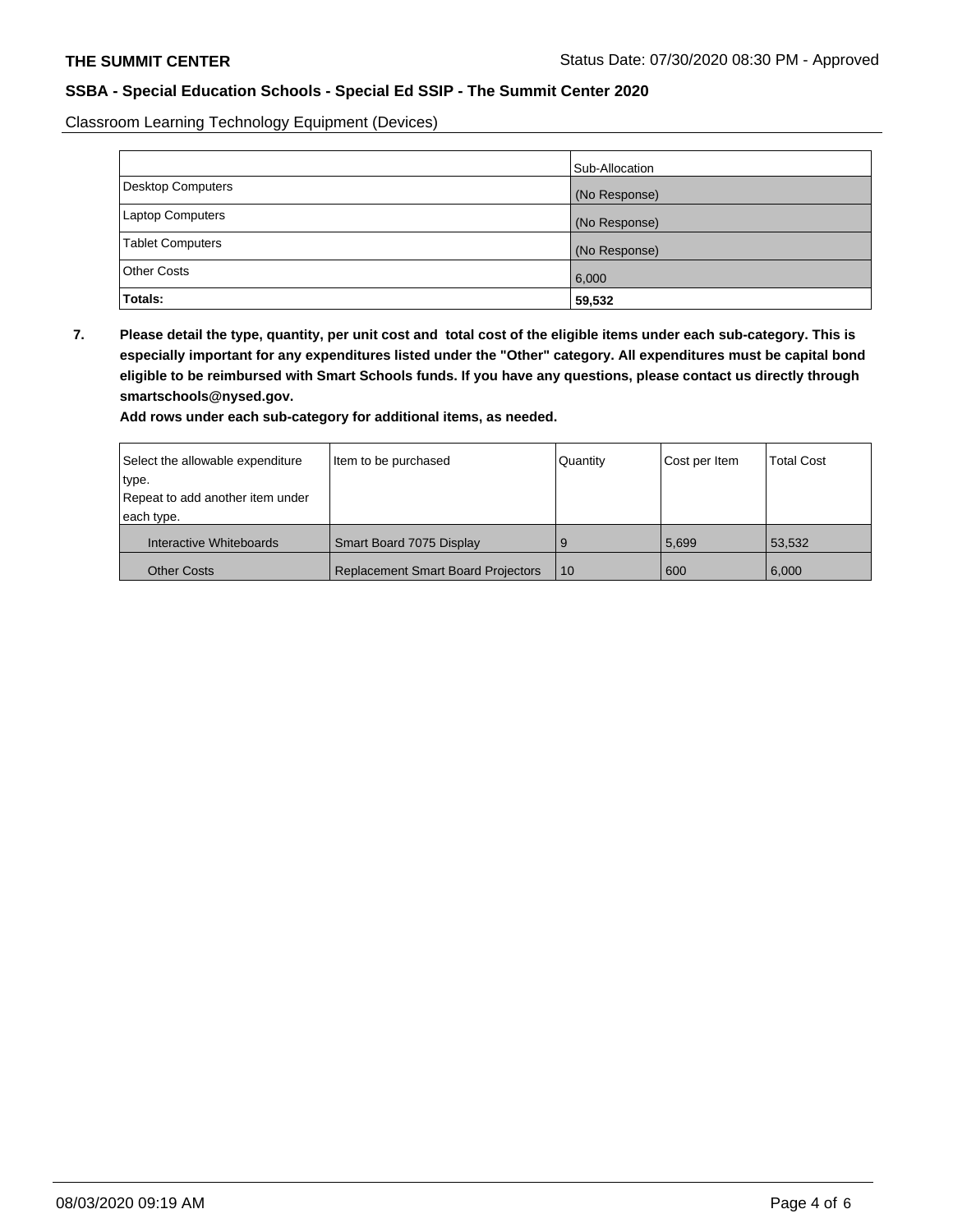Replace/Modernize Transportable Classrooms

**1. Describe the school's plan to construct, enhance or modernize education facilities to provide high-quality instructional space by replacing transportable classrooms.**

N/A

**2. Does your Classroom Trailer project require new construction or substantially altered space and result in capitalized cost in excess of \$100,000?**

(No Response)

**3. If you have made an allocation for Replace Transportable Classrooms, complete this table. Note that the calculated Total at the bottom of the table must equal the Total allocation for this category that you entered in the SSIP Overview overall budget.**

|                                                | Sub-Allocation |
|------------------------------------------------|----------------|
| Construct New Instructional Space              | (No Response)  |
| Enhance/Modernize Existing Instructional Space | (No Response)  |
| Other Costs                                    | (No Response)  |
| Totals:                                        | 0              |

**4. Please detail the type, quantity, per unit cost and total cost of the eligible items under each sub-category. This is especially important for any expenditures listed under the "Other" category. All expenditures must be capital bond eligible to be reimbursed with Smart Schools funds. If you have any questions, please contact us directly through smartschools@nysed.gov.**

**Add rows under each sub-category for additional items, as needed.**

| Select the allowable expenditure | lltem to be purchased | Quantity      | Cost per Item | <b>Total Cost</b> |
|----------------------------------|-----------------------|---------------|---------------|-------------------|
| type.                            |                       |               |               |                   |
| Repeat to add another item under |                       |               |               |                   |
| each type.                       |                       |               |               |                   |
| (No Response)                    | (No Response)         | (No Response) | (No Response) | (No Response)     |